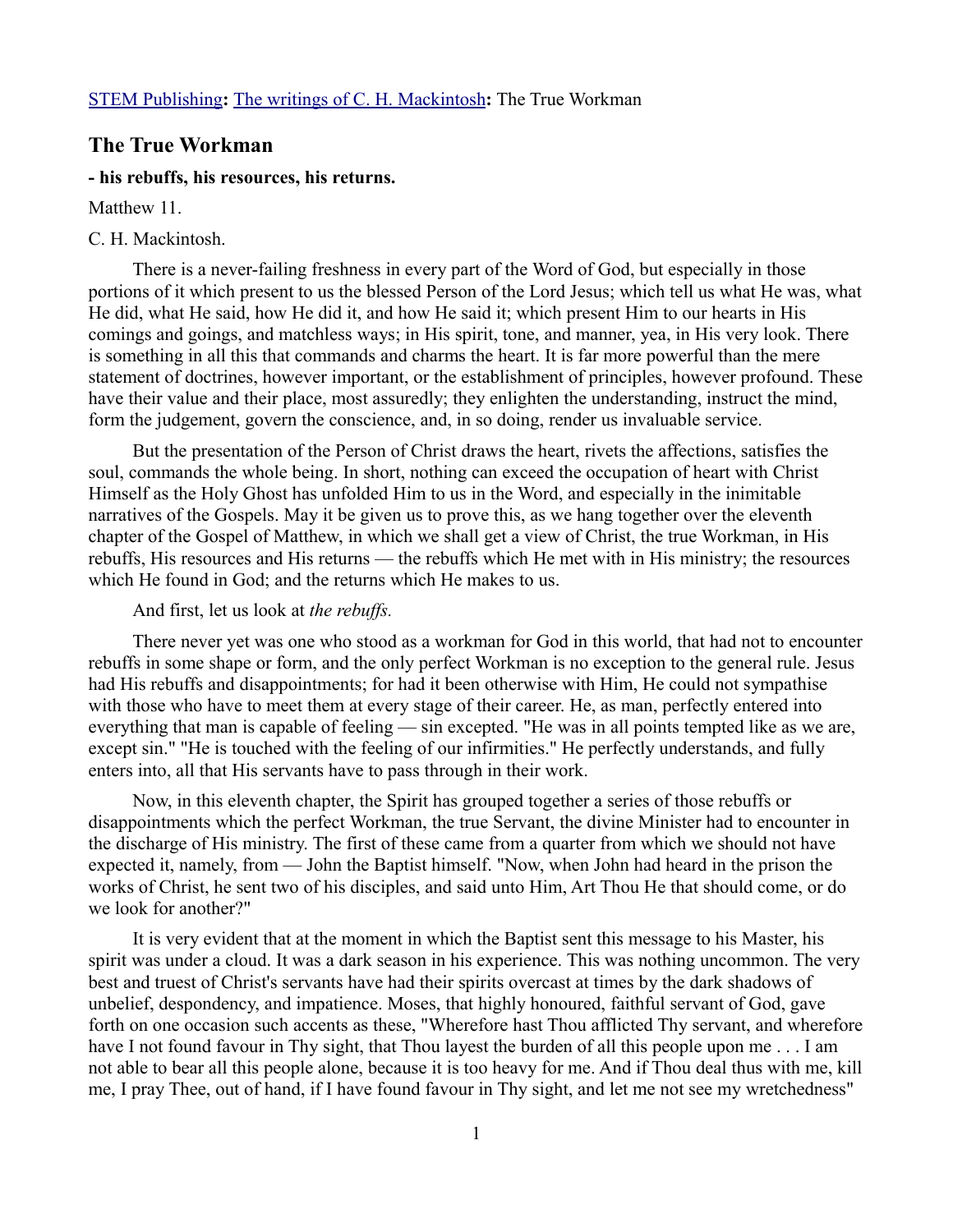(Num. 11: 11-15).

Such was the language of the meekest man upon the face of the earth — language drawn forth, no doubt, by very aggravating circumstances, even by the murmuring voices of six hundred thousand footmen — but still it was the language of Moses; and surely it would ill become us to marvel, for where is the mere mortal who could have endured the intense pressure of such a moment? What merely human embankment could have resisted the violence of such a mighty tide?

Again, we find Elijah the Tishbite, in a moment of heavy pressure, when a dark cloud was passing over his soul, flinging himself down under a juniper tree, and requesting for himself that he might die. "It is enough; now, O Lord, take away my life; for I am not better than my fathers" (1 Kings 19:4). This was the language of Elijah, one of the most highly honoured of the servants of Christ language evoked, no doubt, by a combination of the most discouraging influences — but still it was the language of Elijah the Tishbite; and let no one blame him until he himself has passed, without a wavering feeling or a faltering word, through like conditions.

In like manner also we find Jeremiah, another of Christ's high-favoured workmen, when under the smitings of Pashur, and the derisive insults of the ungodly around him, giving vent to his feelings in such language as this, "O Lord, Thou hast deceived me, and I was deceived: Thou art stronger than I, and hast prevailed; I am in derision daily, every one mocketh me. For since I spake, I cried out, I cried violence and spoil; because the word of the Lord was made a reproach unto me, and a derision, daily. Then I said, I will not make mention of Him, nor speak any more in His name."

And, again, "Cursed be the day wherein I was born: let not the day wherein my mother bare me be blessed. Cursed be the man who brought tidings to my father, saying, A man child is born unto thee; making him very glad. And let that man be as the cities which the Lord overthrew, and repented not: and let him hear the cry in the morning, and the shouting at noontide, because he slew me not from the womb; or that my mother might have been my grave, and her womb to be always great with me. Wherefore came I forth out of the womb to see labour and sorrow, that my days should be consumed with shame?" (Jer. 20: 7-9, 14-18) Such was the language of the weeping prophet — language drawn forth, no doubt, by sharp rebuffs and sore disappointments in his prophetic ministry, but still the language of Jeremiah; and, ere we condemn him, let us see if we could acquit ourselves better under similar pressure.

Need we wonder, then, after reading such records as the above, when we find the Baptist, amid the gloom of Herod's dungeon, faltering for a moment? Should we be greatly astonished to discover that he was made of no better material than the workmen of former generations? If Israel's lawgiver, Israel's reformer, and Israel's weeping prophet had, each in his day and generation, tottered beneath the ponderous weight of his burden, are we to be surprised to find "John, the son of Zacharias," giving way to a momentary feeling of impatience and unbelief beneath the dark shadow of his prison walls? Assuredly, not until we ourselves have sat unmoved amid similar influences.

And yet we have ventured to assert, that John's message was a rebuff and a disappointment to the spirit of his Master. Yes, that is just what we assert; and we find the authority for our assertion in the style of Christ's answer. "Jesus answered and said unto them, Go and show John again those things which ye do hear and see. The blind receive their sight, and the lame walk, the lepers are cleansed, and the deaf hear, the dead are raised up, and the poor have the gospel preached to them. And blessed is he whosoever shall not be offended in Me."

It is very possible, nay probable, that the Baptist, under a passing shadow of unbelief, had been tempted to wonder if indeed Jesus was the One to whom he had, in the discharge of his ministry, borne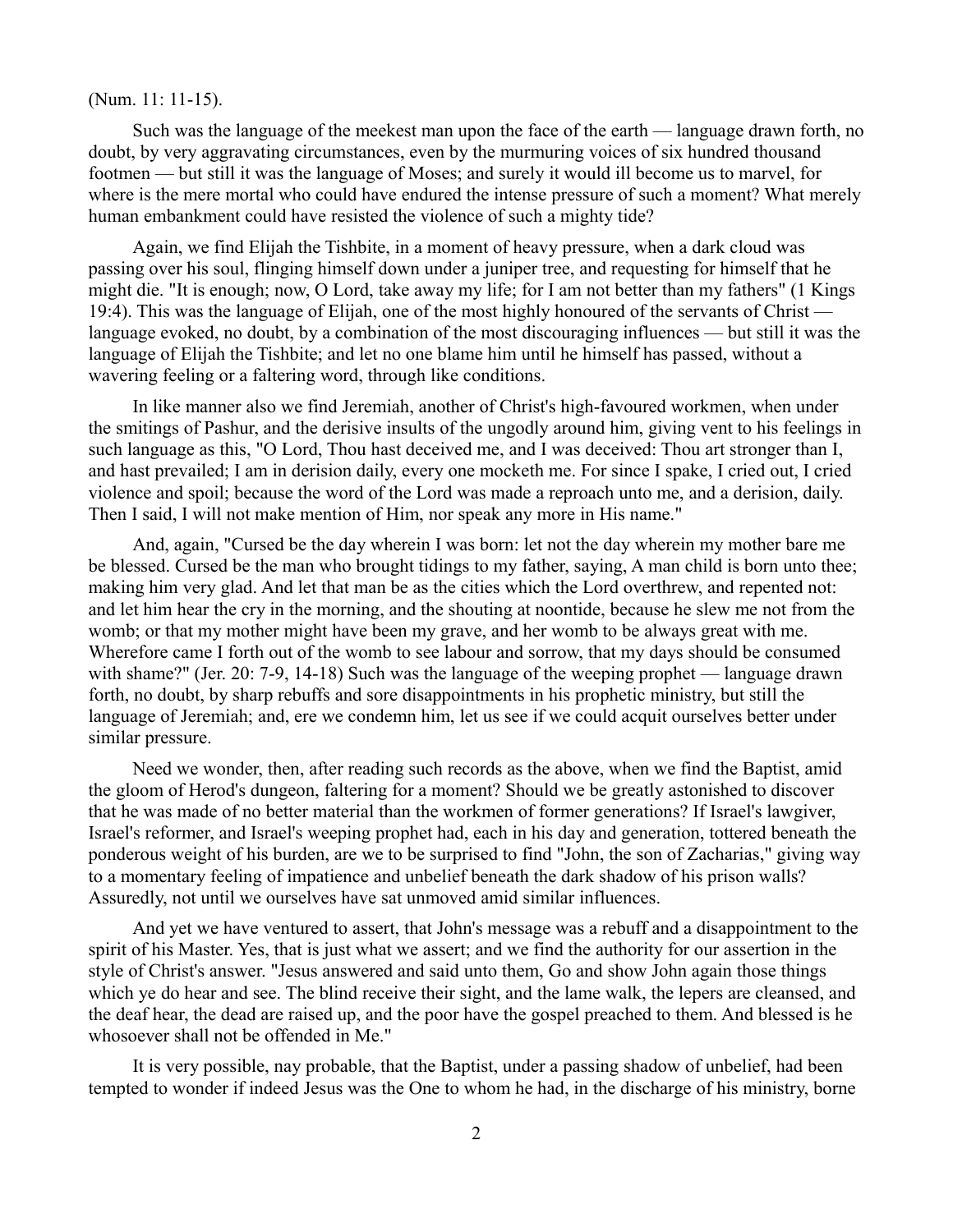such full and unqualified testimony. He was, doubtless, stumbled for the moment, when he saw himself in the iron grasp of Herod, and heard of the works of Christ. His poor heart might indulge itself in such reasoning as this, "If indeed this be the glorious Messiah for whom we looked, whose kingdom was to be set up in power, then why is it thus with me His servant and witness? Why am I here in the gloom of this prison? Why is not the strong hand of power stretched forth to free me from these bonds and fling open these prison doors?"

If such were the reasonings of the captive Baptist, and we can easily believe it, what a powerful, pointed, pungent answer lay folded up in his Master's reply! He points him to those grand moral evidences of His divine mission, which were amply sufficient to carry conviction to every one that was taught of God. Was it not to be expected that if the God of Israel appeared in the midst of His people, He should address Himself to their actual condition? Was that the moment for the display of mere power? Could the Son of David set up His throne amid disease and misery? Was there not a demand for the exercise of patient, lowly grace and mercy in the midst of the varied and multiplied fruits of sin?

True, mere power could have burst open Herod's prison, and set the captive free; but then what about the lame, the blind, the deaf, the leper, the dead, the poor, the wretched? Could the display of royalty alleviate their condition? Was it not plain that something else was needed? And was it not equally plain that that something was being supplied by the gracious, tender, soothing ministrations of the lowly Jesus of Nazareth?

Yes, and the Baptist ought to have known this. But ah! you and I may well tread softly in the prison chamber of this honoured servant of Christ, not only because grace would have us so to do, but also because of the conviction which assuredly must possess our souls that, had *we* been in his position, the foundations of our personal faith, if not sustained by grace, would have given way far more deplorably.

Still, it is important that we should fully comprehend the failure of John the Baptist, and sedulously gather up the seasonable instruction furnished by his temporary depression. We shall do well to see, with distinctness, what was lacking in his faith, in order that we ourselves may profit by this touchingly interesting narrative. It would have greatly helped the Baptist had he only understood and remembered that this is the day of Christ's *sympathy* and not the day of His *power.* Were it the day of His power, there would be no dungeon, no block, no stake, no trial or sorrow of any sort for the saints of God. There would then be no tumultuous waves of the ocean, no cloud in the sky, no storm to brave, no roughness to endure.

But this is the day of Christ's sympathy; and the question for the tried and tempted, the harassed and oppressed, is this, "Which would you rather have, the *power* of Christ's *hand* in deliverance *from* the trial, or the *sympathy* of Christ's *heart* in the trial?" The carnal mind, the unsubdued heart, the restless spirit, will, no doubt, at once exclaim, "Oh! let Him only put forth His power and deliver me from this insupportable trial, this intolerable burden, this crushing difficulty. I sign for deliverance. I only want deliverance."

Some of us can well understand this. We are so often like a bullock unaccustomed to the yoke, restlessly struggling, instead of patiently submitting; rendering the yoke all the more galling and grievous by our senseless and useless efforts to shake it off. But the spiritual mind, the subdued heart, the lowly spirit, will say, and that without a single particle of reserve, Let me only enjoy the sweet sympathy of the heart of Jesus in my trial, and I ask no more. I do not want even the power of His hand to deprive me of one drop of consolation supplied by the tender love and profound sympathy of His heart. I know, assuredly, that He could deliver me. I know that He could, in the twinkling of an eye,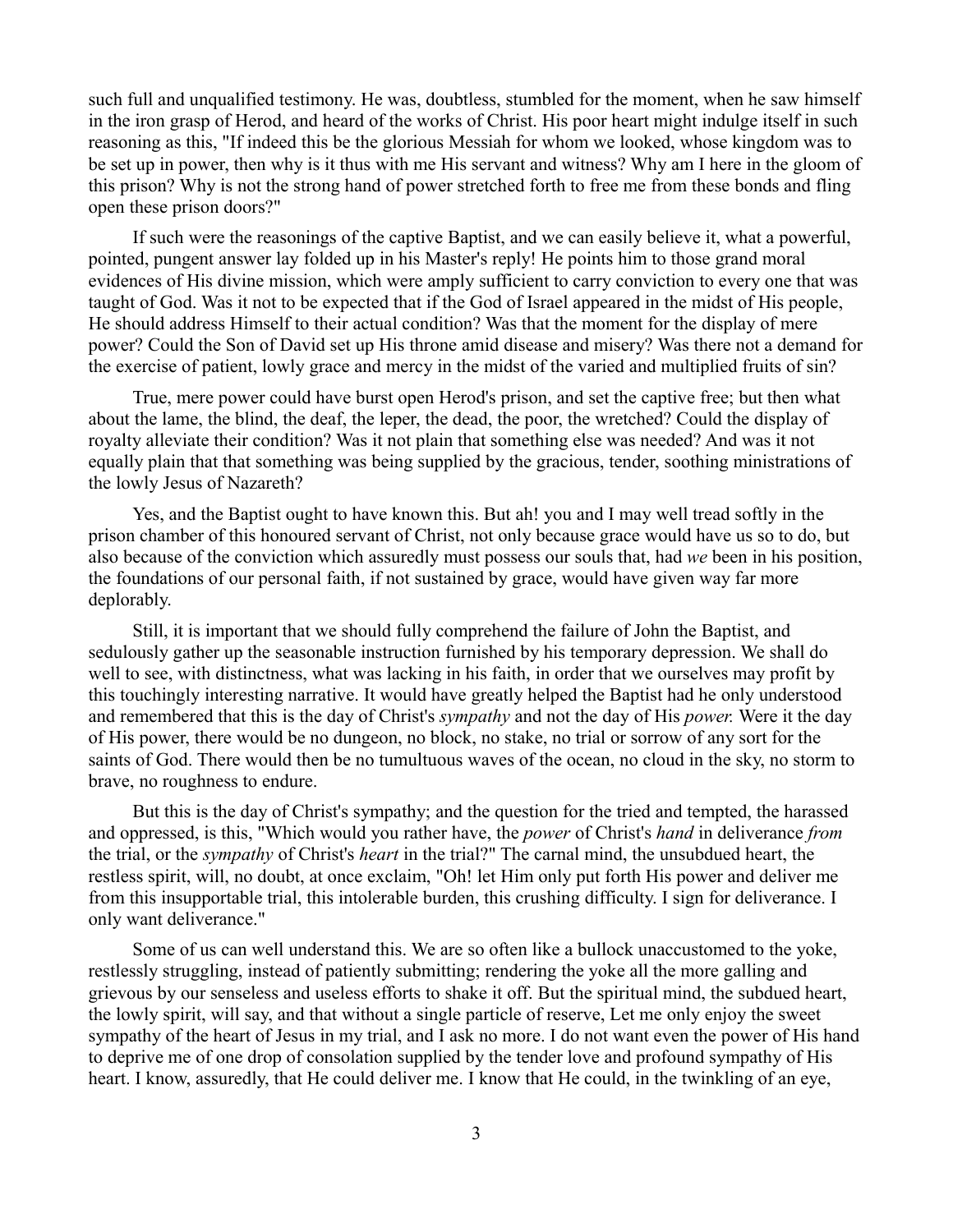snap these chains, level these prison walls, rebuke that sickness, raise up that beloved object that lies before me in the cold grasp of death, remove this heavy burden, meet this difficulty, supply this need.

But if He does not see fit to do so, if it does not fall in with His unsearchable counsels, and harmonise with His wise and faithful purpose concerning me so to do, I know it is only to lead me into a deeper and richer experience of His most precious sympathy. If He does not see it right to take me off the rough path of trial and difficulty — that path which He himself, in perfection, and all His saints from age to age, in their measure, have trodden — it is His gracious purpose to come and walk with me along that path which, though rough and thorny, leads to those everlasting mansions of light and blessedness above.

We cannot, for a moment, doubt but that the knowledge and recollection of these things would greatly have relieved the heart of John the Baptist in the midst of his prison experiences; and surely they would serve to soothe and sustain our hearts amid the varied exercises through which we are called to pass in this wilderness scene. The moment has not yet arrived for Jesus to take to Himself His great power, and reign. It is the day of His patience with the world, of His sympathy with His people. We must ever remember this. He did not put forth the strong hand of power to avert aught of His own suffering. Nay, when Peter, in mistaken zeal, drew the sword in His defence, He said, "Put up thy sword into its place; for all they that take the sword shall perish by the sword. Thinkest thou that I cannot now pray to My Father, and He shall presently give Me more than twelve legions of angels? But how then shall the Scriptures be fulfilled that thus it must be?" (Matt. 26: 52-54)

But while we fully recognise the momentary failure of John the Baptist, and while we clearly discern the points in which his faith proved itself defective, let us remember the pressure of his circumstances, and the great practical difficulty of the lesson which he was called to learn within his prison walls. It is very hard for a workman to find himself laid aside. Indeed, there are few things more difficult for an active mind than to learn that we can be dispensed with. We are so apt to think that the work cannot get on without us. And yet the Lord can soon teach us our mistake. Paul's bonds advanced the cause of Christ. The imprisonment of one great preacher drew out a multitude of minor preachers. Luther's confinement in the Wartburg furthered the cause of the Reformation.

Thus it is always; and we have all to learn the wholesome lesson, that God can do without us; that the work can go on without us. This holds good in every case. It matters not, in the least, what our sphere of action may be. We may not be apostles or reformers, teachers or preachers; but whatever we are, it is well for us to learn that we can very easily be spared from the scene around us. The remembrance of this gives great rest to the heart. It tends amazingly to cure us of all that bustling selfimportance which is so truly hateful, and it enables us to say, "The Lord be praised! The work is being done. I am satisfied."

The reader will discern a very marked difference between Christ's message *to* John and his testimony *of* John. In speaking to His servant, He lets him know, in a way not to be mistaken, that He *felt* his question. We can have no difficulty in seeing this. We feel persuaded that the Lord's answer to His servant contained a sharp arrow. True, that arrow was enclosed in a very delicate case; but it was an arrow, and a sharp one too.

"Blessed is he, whosoever shall not be offended in Me." John would, doubtless, understand this. It was designed to go right home to his very inmost soul. That dear servant had said, in reference to Jesus, "He must increase, but I must decrease," and he was called to enter practically into this, not merely in his ministry, but in his person. He had to be content to end his career by the sword of the executioner, after having spent his closing days in the gloom of a dungeon. How mysterious! What a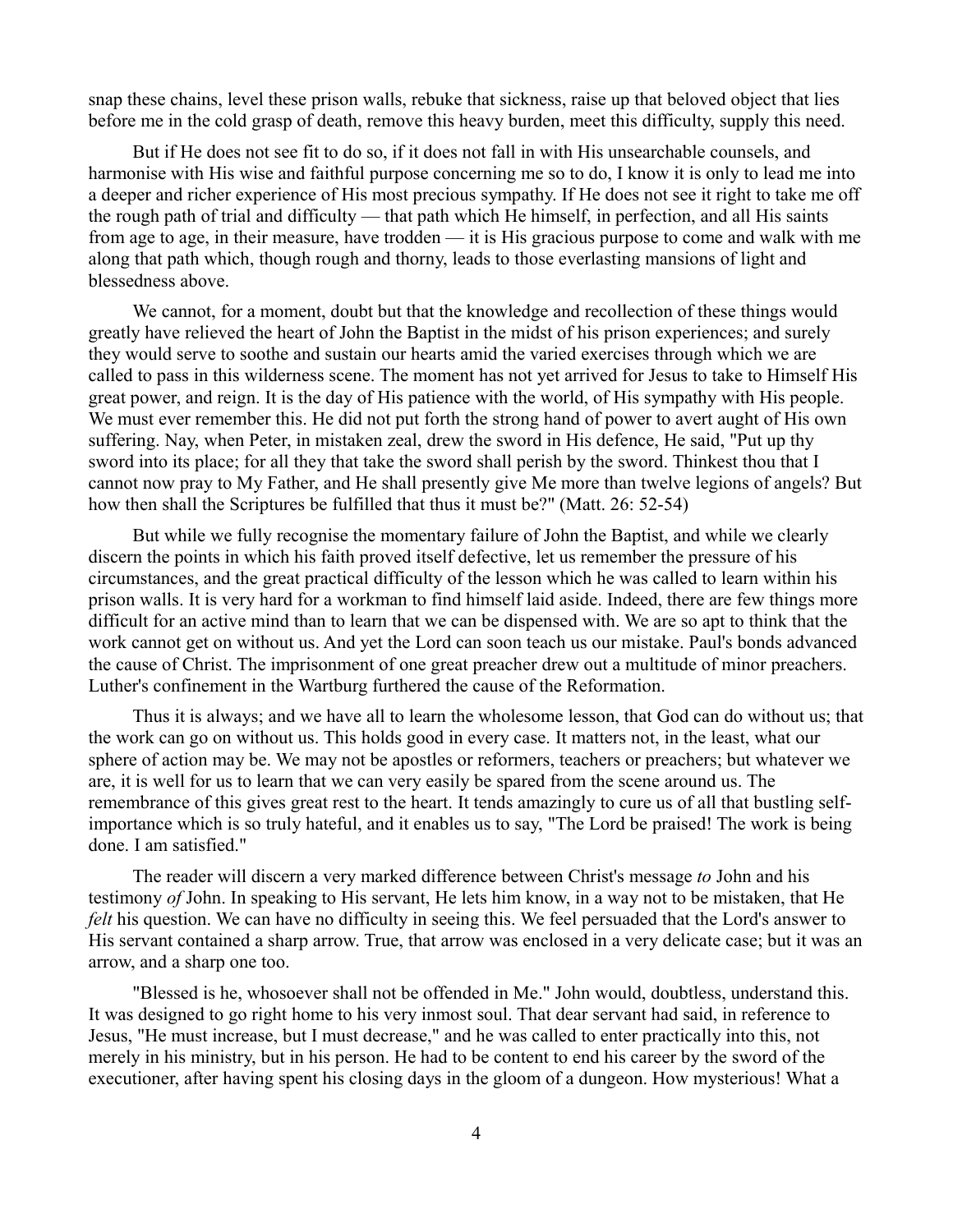profound lesson to be set down to! How difficult to flesh and blood! What need — what urgent need there was, at such a moment, for John to have whispered into his ear these words, afterwards uttered to Peter, "What I do, thou knowest not *now;* but thou shalt know *hereafter."*

What pregnant words! *"Now"* and *"Hereafter!"* How much we all need to remember them! Often it happens with us that "Now" is involved in deep and impenetrable obscurity. Heavy clouds hang upon our path. The dealings of our Father's hand are perfectly inexplicable to us. Our minds are bewildered. There are circumstances in our path for which we cannot account — ingredients in our cup the object of which we cannot understand or appreciate. We are confounded and feel disposed to cry out, "Why am I thus?" We are wholly engrossed with "Now," and our minds are filled with dark and unbelieving reasonings until those precious words fall, in a still small voice upon the ear, "What I do thou knowest not now; but thou shalt know hereafter."

Then the reasonings are answered, the storm hushed, the dark and depressing "Now" is lighted up with the beams of a brilliant and glorious "Hereafter," and the subdued heart breathes forth, in accents of holy and intelligent acquiescence, "As Thou wilt, Lord." Would that we knew more of this! Assuredly, we need it, whatsoever may be our lot in this world. We may not be called, like the Baptist, to the prison and the block; but each has his "Now" which must be interpreted in the light of "Hereafter." We must look at the "seen and temporal" in the clear and blessed light of the "unseen and eternal."

But let us now turn, for a moment, and hearken to Christ's testimony of John. "And, as they departed, Jesus began to say unto the multitudes concerning John, What went ye out into the wilderness to see? A reed shaken with the wind? But what went ye out to see? A man clothed in soft raiment? behold they that wear soft clothing are in kings' houses. But what went ye out for to see? A prophet? Yea, I say unto you, and more than a prophet. For this is he of whom it is written, Behold, I send My messenger before Thy face, which shall prepare Thy way before Thee. Verily I say unto you, Among them that are born of women there hath not risen a greater than John the Baptist: notwithstanding, he that is least in the kingdom of heaven is greater than he."

[In order fully to understand this last clause, we must distinguish John's personal character and walk, and his dispensational and official position. If we look at him, in his person and walk, few, even in the kingdom, could bear comparison with him, in separation and devotedness. But when we look at him, in his dispensational position, *i.e.,* in the place assigned him in the divine economy, the very weakest and least in the kingdom occupies a better and higher place. The same remark holds good with respect to the saints of Old Testament times. If we take Abraham, for example, and compare him with the best of the children of God of this dispensation, the "father of the faithful" might stand higher, as regards personal faith and devotedness the feeblest member of the Church of God occupies, dispensationally, in the divine economy, a place which Abraham never thought of, because it was not revealed. Very many pious and godly people are prevented from seeing the dignities and privileges of the saints of this dispensation, by comparing themselves *personally* with Old Testament believers. But we must remember it is not a question of what we are in ourselves, but of the *place* which God, in the arrangement of His kingdom and household, has thought proper to assign us: and if He has been pleased to give us a higher place than that occupied by His people in Old Testament times, it is not true humility on our part to refuse it; yea, rather let us seek grace to occupy it aright, and to walk worthy of it.]

Such was the glowing testimony borne by Christ of His servant, John the Baptist. "Among them that are born of women there hath not risen a greater than he." There is a great principle in this  $\overline{\phantom{a}}$  a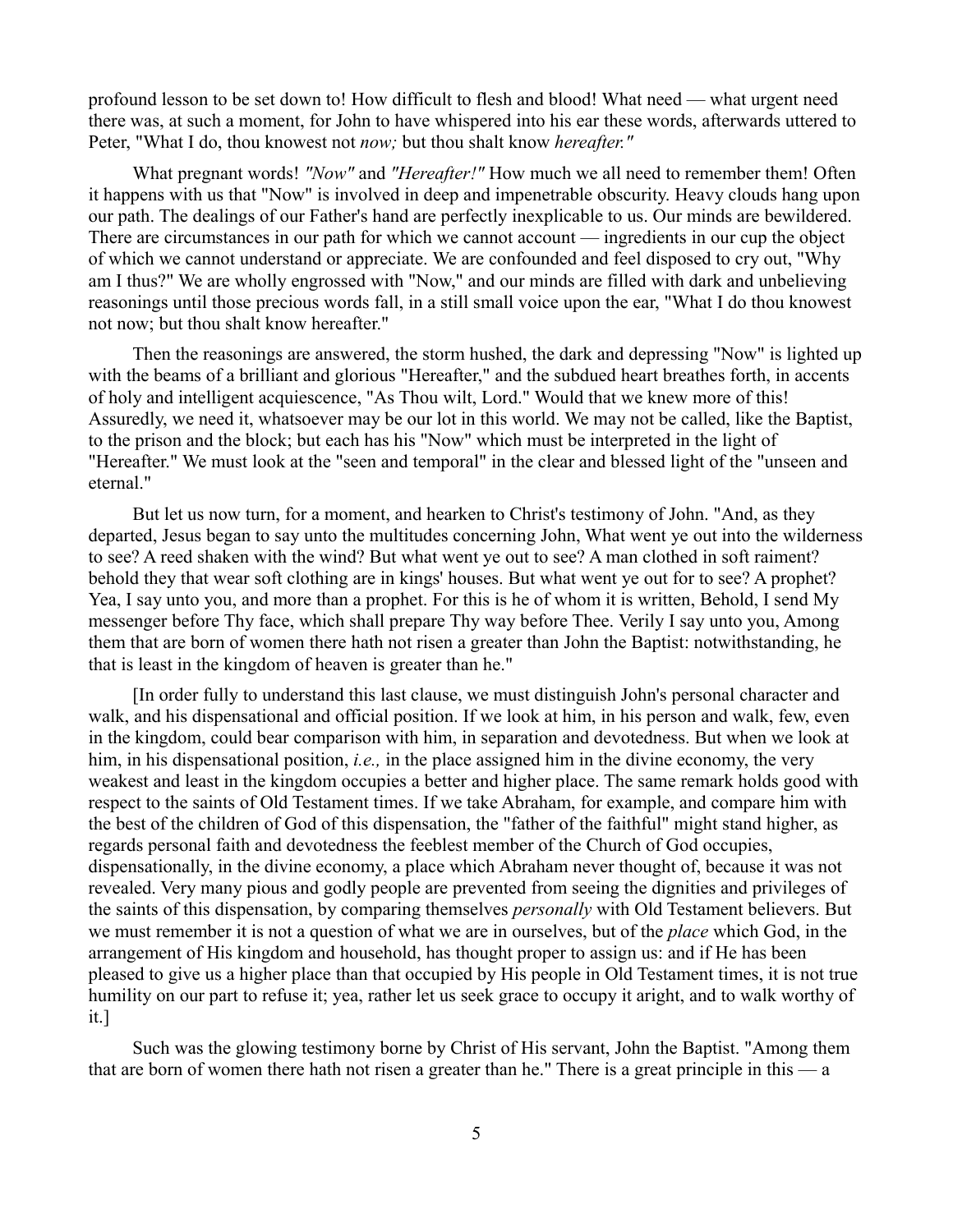principle which we may see illustrated, again and again, in the record of God's dealings with His people. If the Lord had a message to send *to* His servant, He would send it. He would speak to him, plainly and pointedly. But, the moment He proceeds to speak *of* him, the case is totally different.

Thus it is always, and blessed be God that it is so. We have our ways and God has His thoughts; and while He will deal with us faithfully as to the former, He can only speak of us according to the latter. What relief for the heart is here! What comfort! What moral power! What solid ground for selfjudgment! God has given us a standing, and He thinks of us, and speaks of us, according to that. We have our practical ways, and He deals with us and speaks to us in reference to them. He will expose us to ourselves, and make us feel our ways and judge our doings; but the moment He begins to speak of us to others, He brings out the perfection of His own thoughts respecting us, and speaks of us according to the perfect standing which He has given us in His presence, the fruit of His own eternal counsels respecting us, and of His perfect work on our behalf.

Thus it was with Israel, in the plains of Moab. They had their ways, and God had His thoughts; and while He had, often and often, to reprove them for their ways, to speak plainly to them about their perverseness and stiff-neckedness, yet no sooner did the covetous prophet appear upon the scene, to curse Israel, than the Lord placed Himself right between His people and the enemy to turn the curse into a blessing, and pour forth the most sublime and marvellous strains of testimony on their behalf.

"God is not a man, that He should lie; neither the son of man that He should repent: hath He said, and shall He not do it? or hath He spoken, and shall He not make it good? Behold, I have received commandment to bless, and He hath blessed; and I cannot reverse it. He hath not beheld iniquity in Jacob, neither hath He seen perverseness in Israel: the Lord his God is with him, and the shout of a king is among them. God brought them out of Egypt: he hath, as it were, the strength of a unicorn. Surely there is no enchantment against Jacob, neither is there any divination against Israel; according to this time it shall be said of Jacob and of Israel, What hath God wrought!" (Num. 23: 19-23)

What grace is here! "I have not beheld iniquity, nor seen perverseness." What could the enemy say to this? "What hath God wrought!" It is not, "What hath Israel wrought!" They had wrought folly, many a time; but God had wrought salvation. He had wrought for His own glory, and that glory had shone out in the perfect deliverance of a crooked, perverse, and stiff-necked people. It was no use the enemy's talking of iniquity and perverseness, if Jehovah would not see either the one or the other. It is of very little consequence to us that Satan accuses, when God has acquitted; that Satan counts up our sins, when God has blotted them all out for ever; that Satan condemns, when God has justified.

I hear the accuser roar,

Of ills that I have done;

I know them well, and thousands more,

Jehovah findeth none.

But some may feel disposed to ask, "Is there not danger in the statement of such a principle as this? Might it not lead us into the dark and perilous region of antinomianism?" Be thou well assured of this, thou art never further removed from that justly dreaded region than when thy soul is basking in the bright and blessed beams of God's eternal favour, and exulting in the stability of His unconditional and everlasting salvation. There never was a greater mistake than to imagine that God's free grace and full salvation could ever lead to unholy results. Man's notions of these things may have that effect, but wherever grace is fully known and salvation enjoyed, there you will most assuredly find "The fruits of righteousness which are by Jesus Christ, unto the glory and praise of God."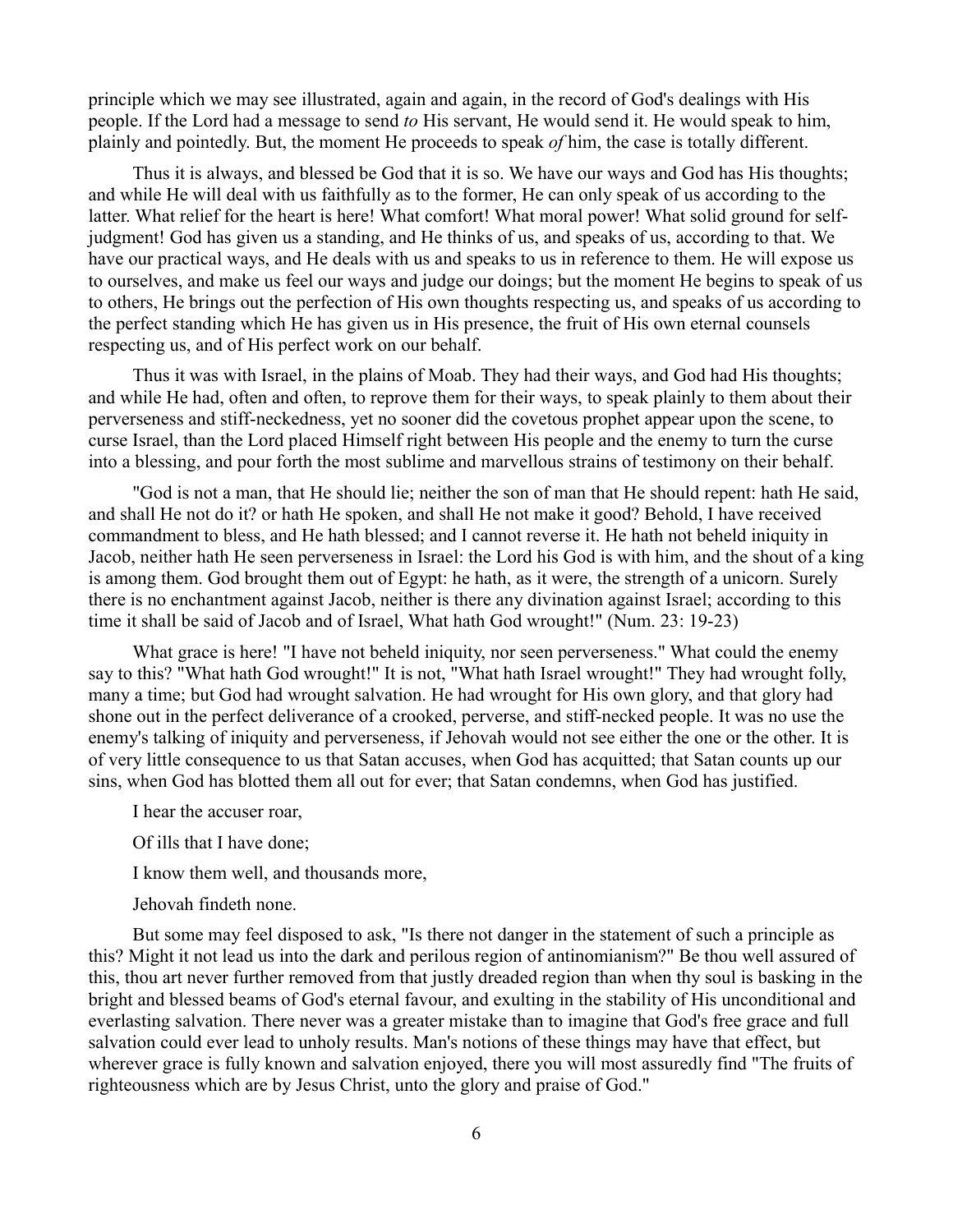But we know it is an old habit of ignorant and self-exalting legality to attribute an antinomian tendency to the free grace of God. "Shall we continue in sin that grace may abound?" is no modern objection to the precious doctrines of grace; and yet those doctrines remain untouched in all their purity and power, and find their divine centre in the Person of Christ Himself, who, having died on the cross to put away our sins, has become our life and righteousness, our sanctification and redemption, our all in all. He has not only delivered us from the future consequences of sin, but from the present power thereof.

This is what God hath wrought, and this is the groundwork of the great principle on which we have been dwelling, and which we have seen variously illustrated in God's dealings with Israel in the plains of Moab, and in Christ's dealings with the Baptist in the dungeon of Herod. Jehovah was compelling Balaam to exclaim in the ears of Balak, "How goodly are thy tents, O Jacob, and thy tabernacles, O Israel," at the very moment when those tents and tabernacles were furnishing ample material for judgement. So also, Jesus was telling out in the ears of the multitude the greatness of John the Baptist, at the very moment when the messengers were on their way back to their master, carrying with them an arrow for his heart.

Now, we want the reader to get a clear view of this principle, and to bear it in constant remembrance. If we mistake not, it will greatly help him, not only in the understanding of God's Word, but also in the interpreting of His ways. God judges His people. He will not and cannot pass over a jot or a tittle in their ways. The splendid testimony of Balaam on Moab's heights, was followed by the sharp javelin of Phineas in Moab's plains. *"Our* God is a consuming fire." This is what *our* God is now. He cannot tolerate evil. He speaks of us, He thinks of us, He acts toward us according to the perfection of His own work; but He will judge our ways. Let an enemy come forth to curse, and what is it? Not a spot, not a stain, all perfect and comely and goodly. How could it be otherwise? How could the eye of God behold those sins which have been for ever obliterated by the blood of the Lamb? Utterly impossible.

What then? Does this make light of sin? Far be the thought. Does it open the door for a loose walk? Nay, it lays the only true foundation of personal holiness. "The Lord will judge His people." He will look after the ways of His children. He will take care of His holiness; and not only so, but He will make His people partakers of that holiness, and chasten them with the rod of faithful discipline for that very purpose. It was just because Israel's tents were goodly in the eyes of Jehovah, that He sent Phineas into those very tents with the javelin of righteous judgement in his hand.

And so, now, it is because His people are precious to Him, and comely in His eyes, that He will not suffer aught in them, or in their ways, contrary to His holiness. "The time is come that judgement must begin at the house of God" (1 Peter 4: 17). God is not judging the world now. He is judging His people now. He will judge the world by-and-by. But, be it remembered, that it is as a "holy Father" He judges His people; it is as a righteous God He will judge the world. The object of the former is practical holiness; the issue of the latter will be eternal perdition. Solemn thought!

But there is another point in connection with this, which we desire to press upon the attention of the Christian reader — a point of very great practical moment, namely this, we must not measure our standing by our state, but ever judge our state by our standing. Many err in reference to this, and their error leads to most disastrous results. The standing of the believer is settled, perfect, eternal, divine. His state is imperfect and fluctuating. He is partaker of the divine nature which cannot sin; but he bears about with him also his old nature which can do nothing else but sin.

Now his standing is in the new and not in the old. God sees him only in the new. He is not in the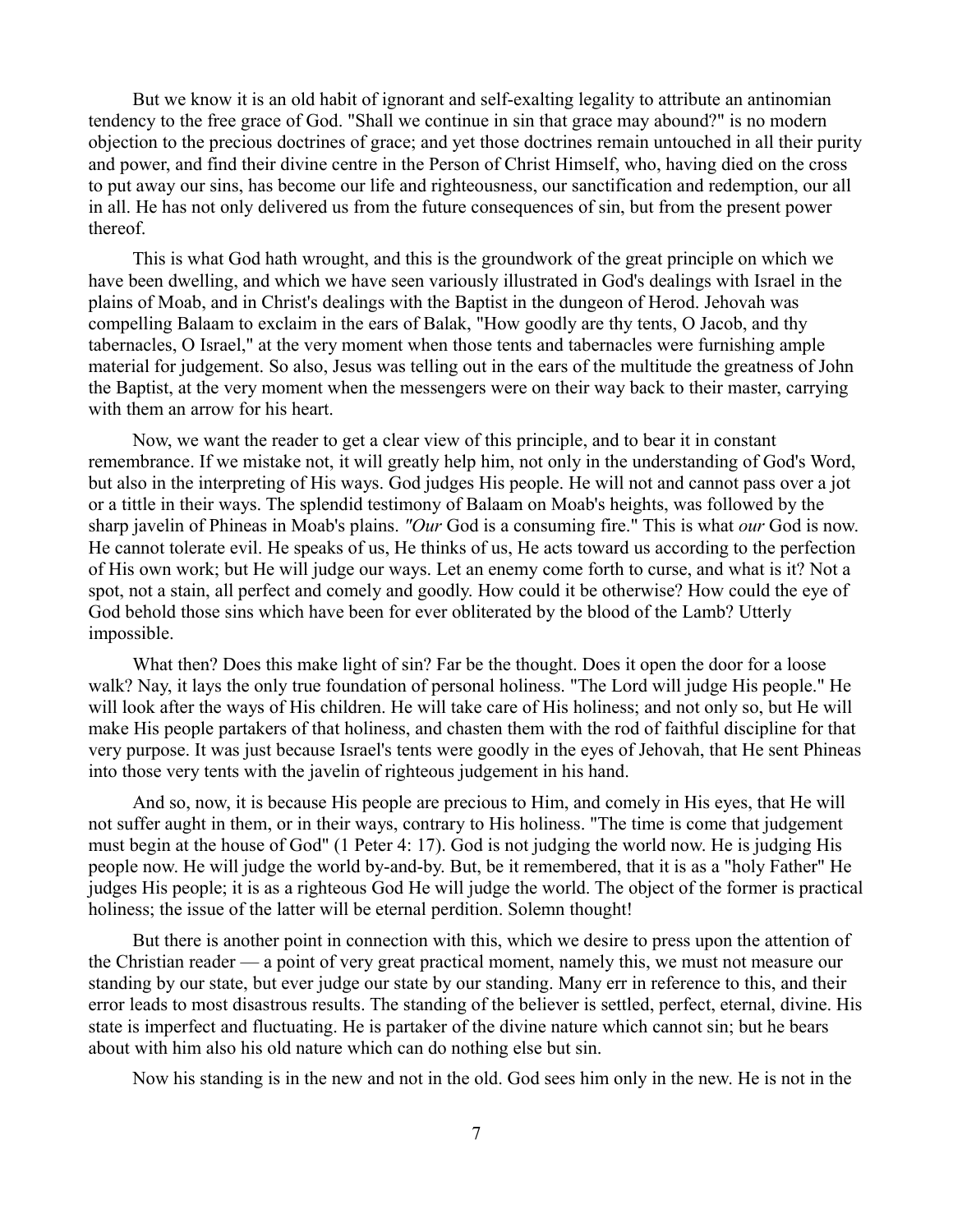flesh, but in the Spirit. He is not under law, but under grace. He is in Christ. God sees him as such. This is his perfect and unalterable standing; his sins gone; his person accepted; all complete. His practical state can never touch his standing. It can very seriously affect his communion, his worship, his testimony, his usefulness, his spiritual enjoyment, his mental repose, the glory of Christ as involved in his practical career. These are grave consequences in the estimation of every sensitive conscience and well-regulated mind; but the standing of the true believer remains — ever remains *intact* and unalterable. The feeblest member of the family of God has this place of security, and is perfect in Christ. To deny this is to remove the true basis of self-judgement and practical holiness.

Hence, if the Christian sets about measuring his standing by his state, he must be miserable, and his mental misery must be commensurate with his honesty and intelligence. There may be cases in which ignorance, self-complacency, or want of sincerity, will lead to a sort of false peace; but where there is any measure of light, intelligence, and uprightness, there must be mental anguish if the standing is measured by the state.

On the other hand, let it never be forgotten — indeed the earnest Christian never could desire to forget — that the state must be judged by the standing. If this wholesome truth be lost sight of, we shall very speedily make shipwreck of faith and a good conscience. We have to keep the eye of faith steadily fixed on a risen Christ, and never be satisfied with anything short of perfect conformity to Him, in spirit, soul, and body.

A very few words will suffice to present the remainder of those rebuffs with which our blessed Lord had to deal, as recorded in our chapter. Having disposed of the question of the Baptist and his ministry, He turns to the men of that generation, and says, "But whereunto shall I liken this generation? It is like unto children sitting in the markets, and calling unto their fellows, and saying, We have piped unto you, and ye have not danced; we have mourned unto you, and ye have not lamented. For John came neither eating nor drinking, and they say, He hath a devil. The Son of man came eating and drinking, and they say, Behold a man gluttonous, and a winebibber, a friend of publicans and sinners. But wisdom is justified of her children."

The piping and the mourning were alike neglected by an unbelieving age. "John came unto you in the way of righteousness, and ye believed him not." The Lord Jesus came in perfect grace, and they would not have Him. The stern and distant minister of righteousness, with the axe of judgement in his hand, and the lowly, gentle Minister of divine grace, with words of tenderness and acts of goodness, were alike rejected by the men of that generation. But wisdom's children will ever justify her, in all her doings and in all her sayings. The Lord be praised for this rich mercy! What a privilege to be of the favoured number of wisdom's children! To have an eye to see, an ear to hear, and a heart to understand and appreciate the ways and works and words of divine Wisdom! "Oh, to grace how great a debtor!"

"Then began He to upbraid the cities wherein most of His mighty works were done, because they repented not. Woe unto thee, Chorazin! Woe unto thee, Bethsaida! for if the mighty works which were done in you had been done in Tyre and Sidon, they would have repented long ago in sackcloth and ashes. But I say unto you, It shall be more tolerable for Tyre and Sidon at the day of judgement than for you. And thou, Capernaum, which art exalted unto heaven, shalt be brought down to hell; for if the mighty works which have been done in thee, had been done in Sodom, it would have remained until this day. But I say unto you, It shall be more tolerable for Sodom in the day of judgement than for thee."

With what deep and awful solemnity does the word "Woe!" fall upon the ear, as coming from the lips of the Son of God. It is the woe consequent upon rejected grace. It is no longer merely a question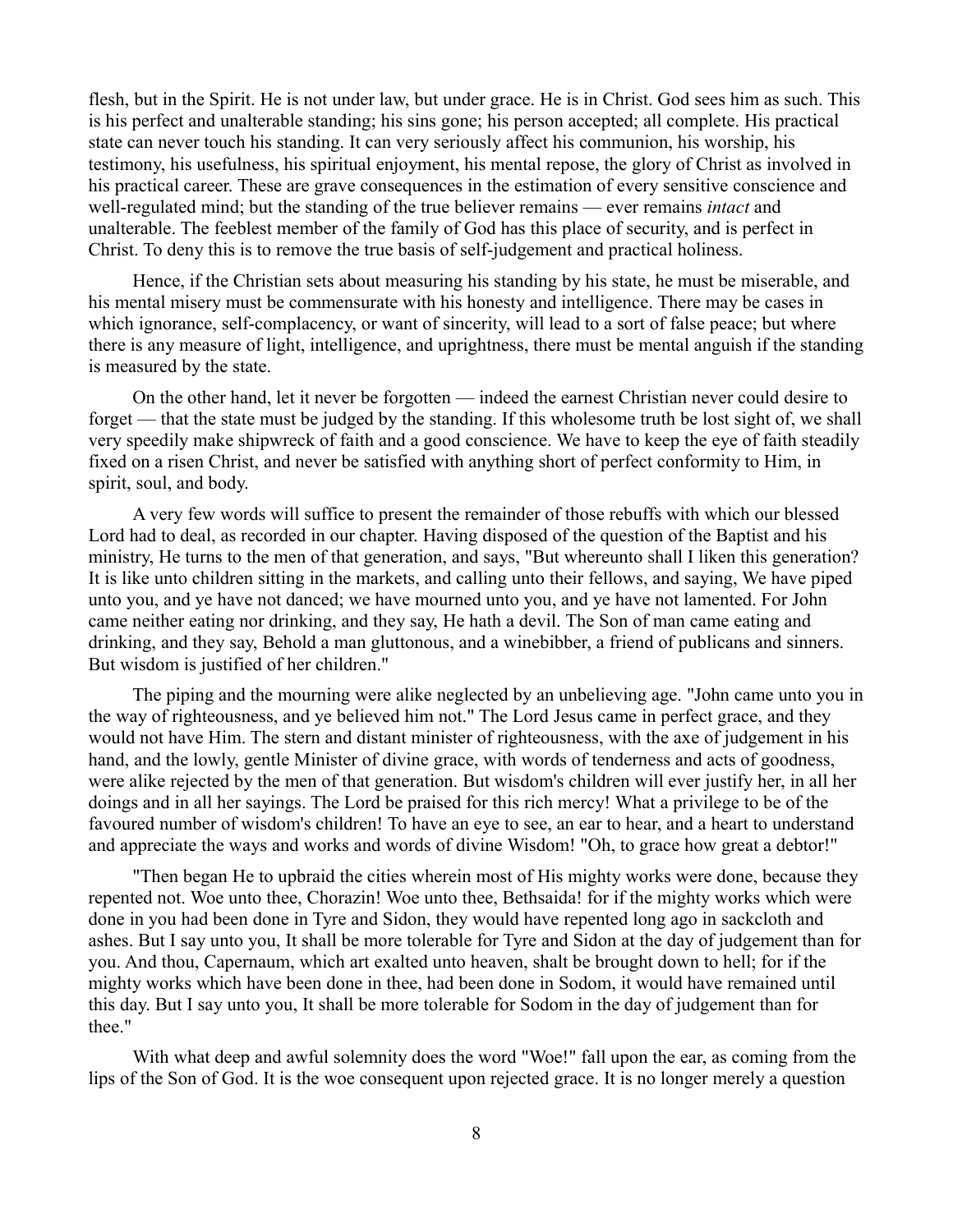of law broken, ordinances dishonoured and abused, divine institutions shamefully corrupted, prophets and wise men rejected and stoned.

All this there was, alas! But there was more. The Son Himself had come, in richest grace. He had spoken in their ears such words as none other had ever spoken. He had wrought His mighty miracles in their midst. He had healed their sick, cleansed their lepers, raised their dead, fed their hungry, opened the eyes of their blind. What had He not done? What had He not said? He longed to gather them beneath His sheltering wing; but they would not nestle there. They preferred the wings of the archenemy to the wings of Jehovah. He had opened His bosom to receive them; but they would not trust Him. All day long had He stretched forth His hands to them; but they would not have Him; and now, at length, after long forbearing, He pours forth His solemn woes upon them, and tells them of the appalling destiny awaiting them.

But, beloved reader, does it not occur to you that the "woe" of the eleventh of Matthew may have a wider range than even Chorazin, Bethsaida, and Capernaum? Should it not fall with still deeper emphasis, and more soul-subduing power, upon the ear of Christendom? For our part, we cannot doubt it for a moment. We cannot attempt to enter upon the circumstances which conspire to aggravate the guilt of the professing Church — the wide diffusion of scriptural knowledge and evangelical light the numberless and nameless forms in which spiritual privileges lie scattered upon the pathway of this generation.

And what is the return? What the true practical condition of even those who occupy the very highest platform of Christian profession? Alas! who shall venture a reply? We look in one direction, and see the dark shadows of superstition enwrapping the minds of men. We turn the eye to another point, and there we see infidelity raising its bold and audacious front, and daring to lay its impious hand upon the sacred canon of inspiration. Combined with these, we see the poor heart eagerly grasping at everything that can possibly minister to ease and self-indulgence.

In a word, it may be safely affirmed that during the entire history of the world, there has not been exhibited a darker spectacle than that which professing Christianity presents at this very hour. Take Chorazin and its companion cities; take Sodom and Gomorrah and the cities of the plain; take Tyre and Sidon; put all these together into one scale, with all their guilt, and Christendom will outweigh them all. For if, in those cities, you find wickedness and infidelity, you do not find them, as in Christendom, tacked on to the name of Christ, or covered with the specious robes of Christian profession. No; this latter is the aggravated sin of Christendom, and hence the terrible "woe unto thee" is to be measured by the greatness of the privileges and consequent responsibility.

And if these lines should be scanned by one who up to this moment has rejected the testimony of the gospel, we would affectionately remind him that he should feel the solemnity of the words, "Woe unto thee." We fear that very few, comparatively, realise the awful responsibility of continually hearing and rejecting the gospel message. If it was a solemn thing for Capernaum to reject the light which shone upon it, how much more solemn it is for any one now to reject the still brighter light that shines upon him in the gospel of the grace of God! Redemption is now accomplished, Christ is exalted to be a Prince and a Saviour, the Holy Ghost has come down, the canon of inspiration is complete, everything has been done that love could do.

If, therefore, in the face of all this accumulated light and privilege, a man is found still in unbelief, still living in his sins, surely he has much reason to fear lest this word be pronounced upon him at the last, "Woe unto thee, gospel-rejector." "Because I have called, and ye refused; I have stretched out My hand, and no man regarded; but ye have set at nought all My counsel, and would none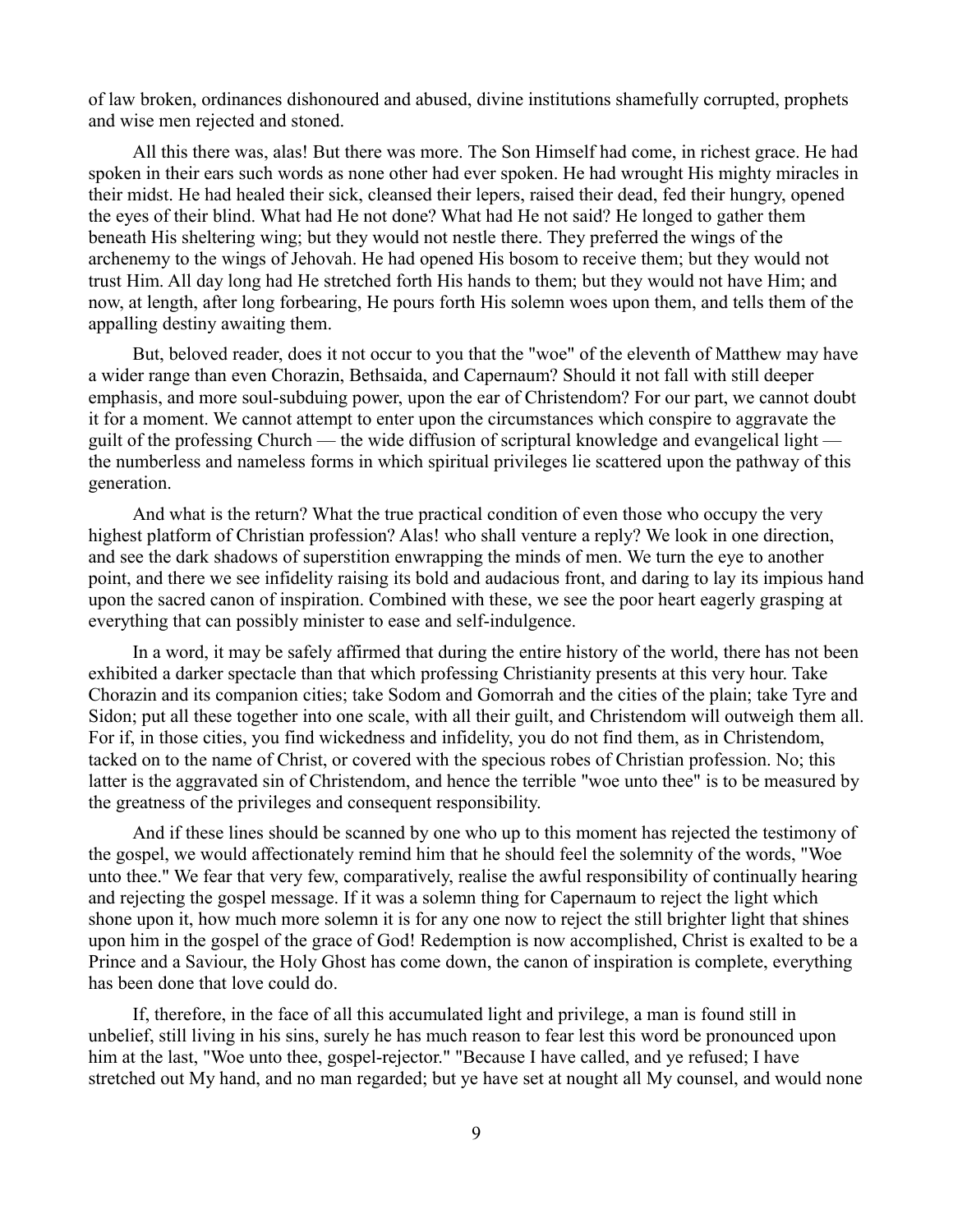of My reproof; I also will laugh at your calamity; I will mock when your fear cometh; when your fear cometh as desolation, and your destruction cometh as a whirlwind when distress and anguish cometh upon you. Then shall they call upon Me, but I will not answer; they shall seek Me early, but they shall not find Me" (Prov. 1: 24-28). May these words be used by the Holy Ghost to awaken some careless reader, and lead him to the feet of Jesus!

Let us now turn, for a moment, to *the resources* which the true, the perfect, the divine Workman found in God. That blessed One had, most surely, His rebuffs in this wretched world; but He had His never-failing resources in God; and, hence, when everything seemed against Him, when He might say, "I have laboured in vain, and spent My strength for nought and in vain"; when unbelief, hardness of heart, and rejection met His view on every side, "At that time Jesus answered and said, I thank thee, O Father, Lord of heaven and earth, because Thou hast hid these things from the wise and prudent, and hast revealed them unto babes. Even so, Father, for so it seemed good in Thy sight. All things are delivered unto Me of My Father; and no man knoweth the Son but the Father; neither knoweth any man the Father, save the Son, and he to whomsoever the Son will reveal Him."

Here, then, were the resources — the rich and varied resources of the true Workman, who could thank God in everything, and at all times. He was unmoved in the midst of all. If the testimony was rejected, if the message fell upon deaf ears and uncircumcised hearts, if the precious seed which was scattered by His loving hand fell upon the beaten highway and was borne off by the fowls of the air, He could bow His head and say, "I thank Thee, O Father. Even so, Father; for so it seemed good in Thy sight." There was no failure on His part. He ever walked and worked in the perfect line of the divine counsels.

Not so with us. If our testimony is rejected, if our work is unproductive, we may have to inquire as to the cause. We may have to judge ourselves in the matter. Perhaps we have not been faithful. The lack of result may be wholly attributable to ourselves. It might have been different had we been more single-eyed and devoted. We might have gathered golden sheaves in yonder corner of the field, had it not been for our own carnality and worldliness. We were self-indulgent when we ought to have been self-denying; we were governed by mixed motives. In short, there may be a thousand reasons, in ourselves and in our ways, why our labour has proved unproductive.

But with the only perfect Workman, this was not the case, and hence He could calmly retire from the rebuffs without into the resources within. It was all bright with Him there. "I thank *Thee."* He stayed His heart upon the eternal counsels of God. All things were delivered unto Him; and, as He says, elsewhere, "All that the Father giveth Me shall come to Me." It was all settled, and all right. The divine counsel shall stand, and the divine good pleasure shall be accomplished. What a sweet relief for the heart amid rebuffs and disappointments!

God will perfect that which concerneth His servants; and even where there are mistakes and failures, as alas! there are in abundance with all of us, the Lord's rich grace abounds over all, and actually takes occasion from our very mistakes to shine out all the more brightly — though, assuredly, the mistakes must produce their own painful and humiliating results. It is the remembrance of this which alone can give calm repose in the midst of the most discouraging circumstances. If we take the eye off God, our souls must soon be overwhelmed. It is our privilege to be able, in our little measure, to thank God in view of everything, and take refuge in His eternal counsels, which must be made good despite all the unbelief of man, and all the malice of Satan.

But we must draw this paper to a close, and shall do little more than quote the precious words which set forth *the returns* which our blessed Lord and Saviour makes to us. "Come unto Me, all ye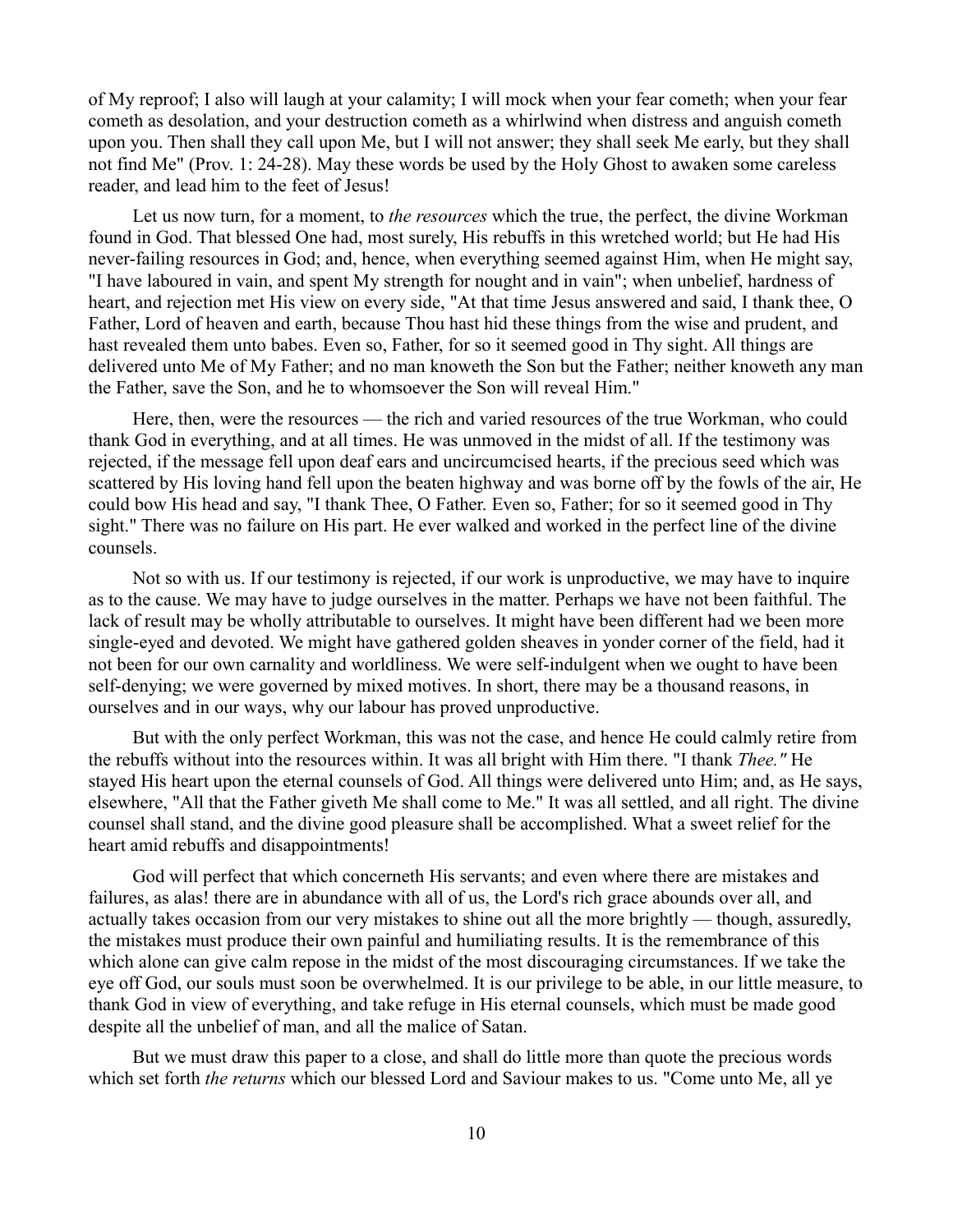that labour and are heavy-laden, and I will give you rest. Take My yoke upon you, and learn of Me; for I am meek and lowly in heart; and ye shall find rest unto your souls. For My yoke is easy and My burden is light."

These words are familiar to our readers, and we but introduce them here as completing the lovely picture presented in our chapter. We feel assured the spiritual reader will greatly enjoy the presentation of the divine Workman in His rebuffs, His resources, and His returns. It is a marvellous lesson indeed. The Lord Jesus retires from a scene of disappointments, and finds all His springs in God; He then comes forth into the midst of the very scene that had repulsed Him, and makes His gracious returns. It is all in perfect grace — grace unfailing — mercy inexhaustible — patience unwearied.

True, He had sent an answer to the Baptist; He had faithfully portrayed the men of that generation; He had denounced a solemn woe upon the impenitent cities; but He can come forth in all the divine freshness and fullness of the grace that was in Him, and say, to every heavy laden soul, *"Come unto Me."*

All this is divine. It draws out our hearts in worship and thanksgiving. If *faithfulness is* constrained, in the view of aggravated impenitence, to say, "*Woe* unto thee," *grace* can address every burdened heart in the touching accents, *"Come* unto *Me."* Both are perfect. The Lord Jesus felt the rebuffs. He would not have been very man if He had not felt them. Yes, He felt the rebuffs. He could say, "I looked for some to take pity, but there was none; and for comforters, but I found none." Mark, "I *looked."* His loving human heart fondly "looked" for pity, but found it not. He looked for comforters, but looked in vain. There was no pity for Jesus — no comforters for Him. He was left alone.

Loneliness and desolation, thirst, ignominy and death — such was the portion of the Son of God and Son of man. "Reproach," says He, "hath broken My heart." It is a fatal mistake to suppose that the Lord Jesus did not feel in every respect, as man should feel, the varied exercises through which He passed. He felt everything that man is capable of feeling except sin, and this latter He bore and expiated on the cross, blessed be His name!

This is not only a great cardinal doctrine of the Christian faith, but a truth of infinite sweetness to the heart of every true believer. Jesus, as man, felt what it was to be neglected, to be disappointed, to be wounded and insulted. Blessed Jesus! thus it was with Thee, down here, because Thou wast very man, perfect in all that became a man, in the midst of this heartless world. Thy loving heart sought sympathy, but found it not. Loneliness was Thy portion while craving sweet companionship. This world had no pity, no comfort for Thee.

And yet, mark the grace which breathes in those words, "Come unto Me." How unlike us! If we, who so often deserve them, because of our ways, meet with rebuffs and disappointments, what returns do we make? Alas! for the answer. Chagrin and sourness, fault-finding and bitter complaints. And why is this? It may be said we are not perfect: certainly not in ourselves; but we may rest assured, that if we were more in the constant habit of retiring from the rebuffs of the world or of the professing Church, into our resources in God, we should be much better able to come forth and make gracious returns in the midst of the scene which had repulsed us. But it too often happens that instead of being driven in upon God, we are driven in upon *self;* and the consequence is that, instead of returning grace, we return bitterness. It is impossible that we can make a right return if we fail to realise our right resource.

Oh, that we may really learn of Jesus, and take His yoke upon us! May we drink into His meek and lowly spirit! What words — "Meek and lowly!" How unlike nature! How unlike the world! How unlike us! How much pride haughtiness, and self-sufficiency in us! What self-confidence, self-seeking, and self-exaltation! May the Lord give us to see ourselves as He sees us, so that we may be in the dust